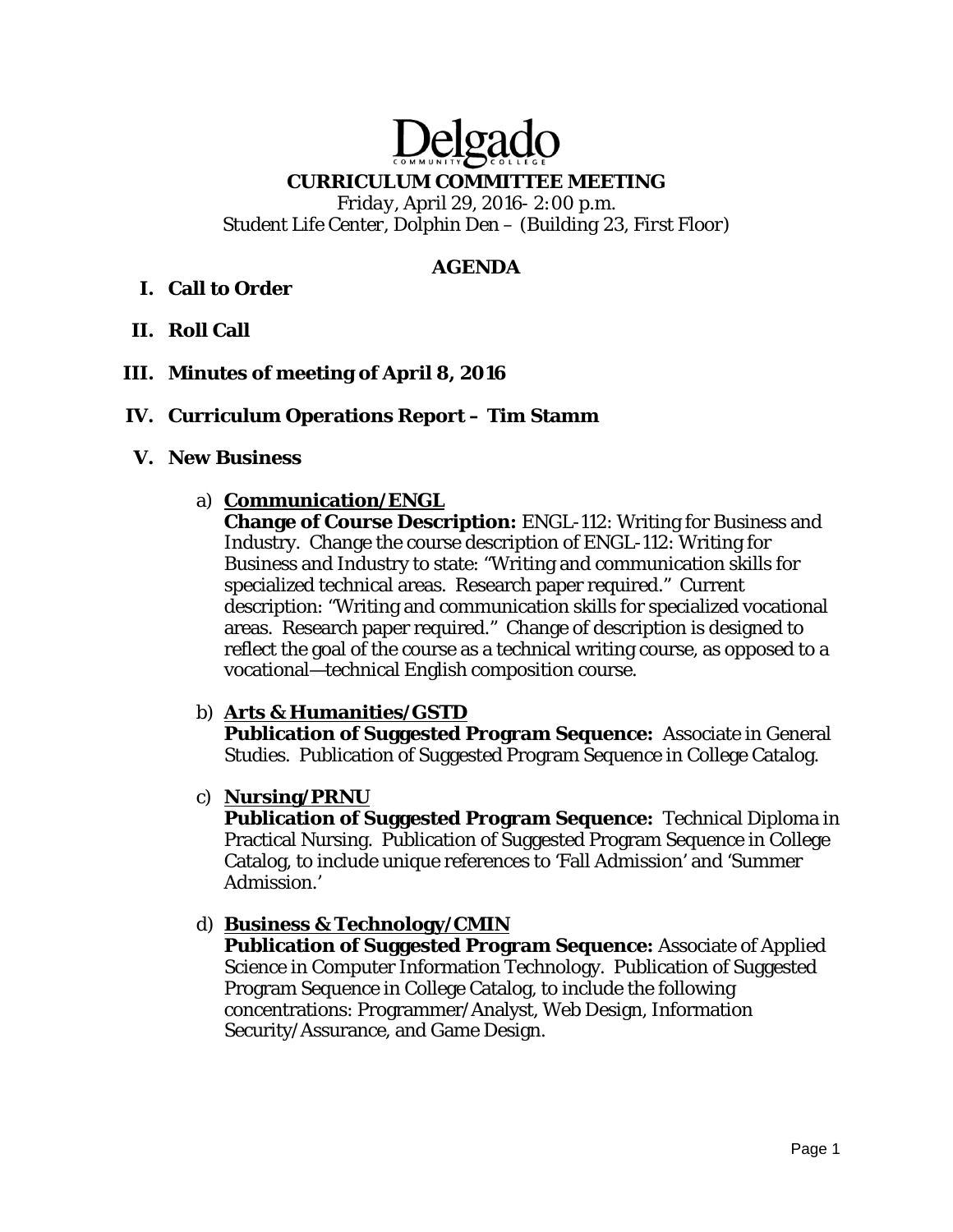# e) **Arts & Humanities/AALT**

**Publication of Suggested Program Sequence:** Associate of Arts Louisiana Transfer Degree. Publication of Suggested Program Sequence in College Catalog, to include the following concentrations: Business, Criminal Justice, Humanities, Mass Communication, Fine Arts, and Social Sciences.

# f) **Technical Division/ELEC**

**Publication of Suggested Program Sequence:** Certificate of Technical Studies in Electrician: Residential. Publication of Suggested Program Sequence in College Catalog.

# g) **Technical Division/ELEC**

**Publication of Suggested Program Sequence:** Certificate of Technical Studies in Electrician: Commercial. Publication of Suggested Program Sequence in College Catalog.

# h) **Technical Division/ELEC**

**Publication of Suggested Program Sequence:** Certificate of Technical Studies in Electrician: Small Industrial. Publication of Suggested Program Sequence in College Catalog.

# i) **Technical Division/WLDG**

**Publication of Suggested Program Sequence:** Certificate of Technical Studies in Welding: Flux Cored Arc Welding & Gas Metal Arc Welding (FCAW & GMAW). Publication of Suggested Program Sequence in College Catalog.

# j) **Technical Division/WLDG**

**Publication of Suggested Program Sequence:** Certificate of Technical Studies in Welding: Gas Tungsten Arc Welding (GTAW). Publication of Suggested Sequence in College Catalog.

## k) **Technical Division/WLDG**

**Publication of Suggested Program Sequence:** Certificate of Technical Studies in Welding: Shielded Metal Arc Welding (SMAW). Publication of Suggested Sequence in College Catalog.

# l) **Arts & Humanities/ASLT**

**Publication of Suggested Program Sequence:** Associate of Science Louisiana Transfer Degree. Publication of Suggested Program Sequence in College Catalog to include the following concentrations: Biological Sciences and Physical Sciences.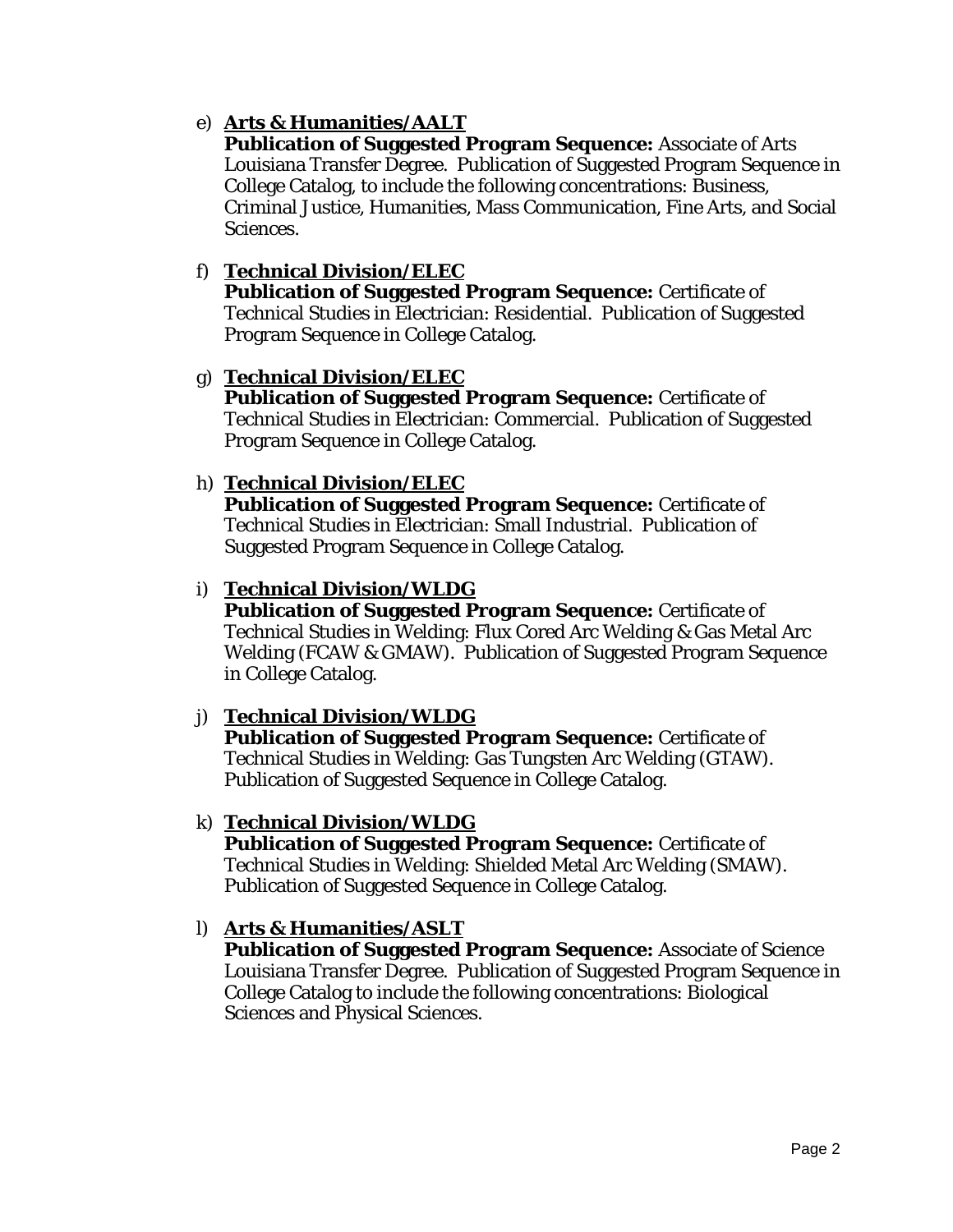## m) **Business & Technology/ACCT**

**Program Revision:** Associate of Applied Science in Accounting. In an effort to make program requirements clearer to students, the addition of a qualifier to the note: "Choose three hours from ACCT courses 212 and above, other than those required in degree" is requested. Currently, the requirement is listed as: "Choose three hours from ACCT courses 212 and above." (Note: automated degree audit and manual degree audit checkouts would not allow courses required in major to be used more than one time.)

## n) **Business & Technology/ACCT**

**Change of Program Description:** Associate of Applied Science in Accounting. Change the program description of the Associate of Applied Science in Accounting to state: "Accounts prepare the reports and schedules that guide companies in evaluating efficiency, controlling costs, measuring profitability, and meeting regulatory requirements. Delgado's Associate of Applied Science degree in Accounting acquaints students with the principles, procedures, and theories of organizing and maintaining financial records, preparing financial reports, tracking payroll, and preparing tax returns. The program is accredited by the Accreditation Council of Collegiate Business Schools and Programs (ACBSP), and is designed to train graduates to succeed in careers requiring a two-year degree." Current description: "The Associate of Applied Science degree program in Accounting is designed to graduate paraprofessionals with the necessary technical skills to obtain employment in accounting and accounting-related professions. Many of the courses offered in the program are transferable to senior institutions. Students wishing to transfer credits to a related Baccalaureate degree program should see the Associate of Science Louisiana Transfer Degree. The Associate of Applied Science degree program in Accounting is accredited by the Association of Collegiate Business Schools and Programs." The revised description better describes the career fields in which graduates may find employment.

## o) **Business & Technology/CMIN**

**Program Revision:** Associate of Applied Science in Computer Information Technology, with a concentration in Information Security/Assurance. Revise the Concentration in Information Security/Assurance of the Associate of Applied Science in Computer Information Technology as follows: Add: CNET-117: Network Multiunit Systems and CNET-119: Network Multiunit Systems Lab to Required Courses in Major; Delete: CNET-117 and CNET-119 from list of choices, and adjust notation to state: "Select One (1) Lecture with corresponding lab (4 total credit hours)"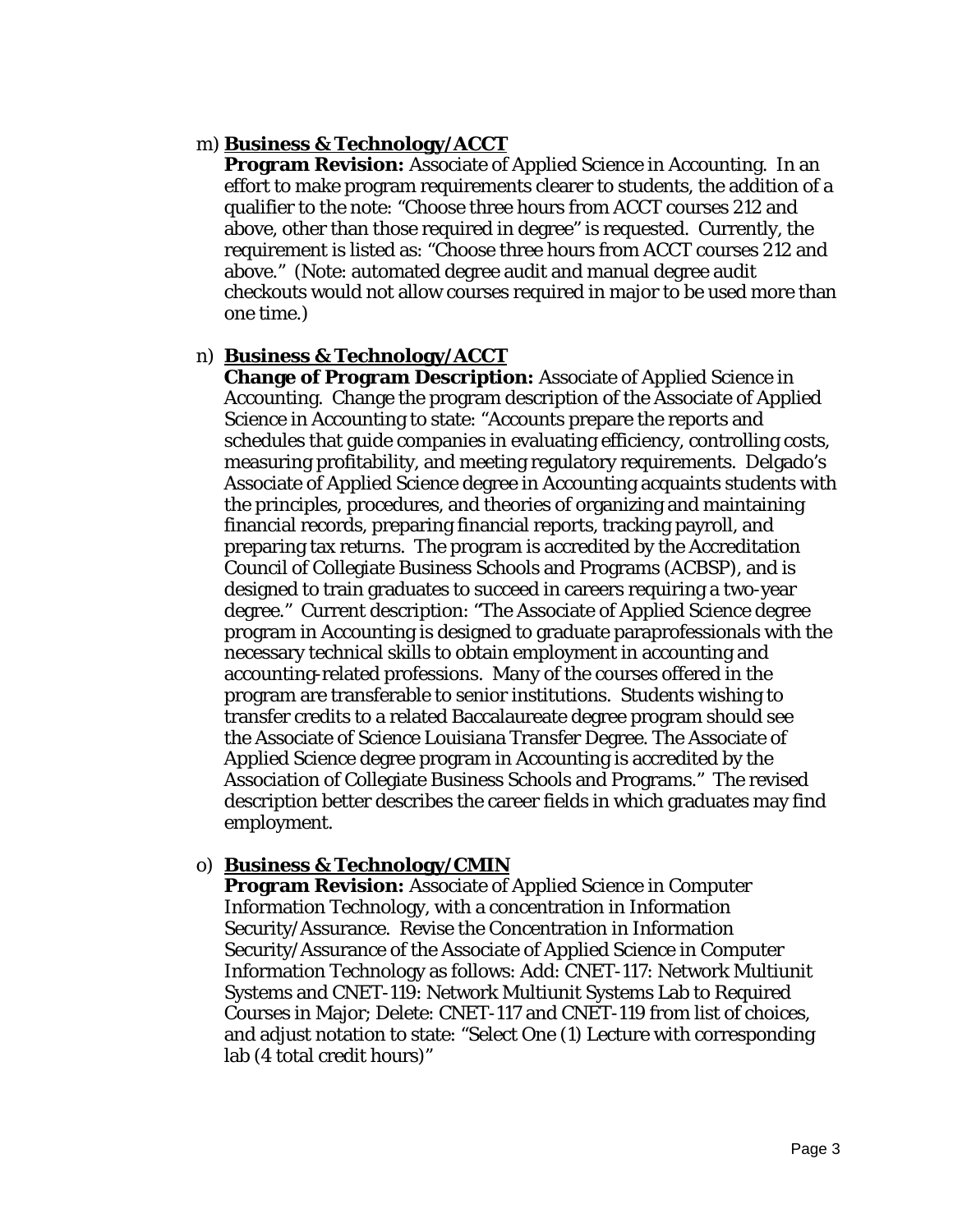## p) **Communication/ASLS**

**Change of Program Description:** Associate of Arts in American Sign Language Interpreting. Revise the program description of the Associate of Arts in American Sign Language Interpreting to state: "The Associate of Arts degree in American Sign Language Interpreting prepares individuals to work in a variety of entry-level settings with a diverse population. Competency in English and American Sign Language (ASL) are necessary. Students will have both in-class and out-of-class experiences with members of the Deaf and interpreting communities. Articulation Agreements with senior colleges allow students to be continue their education in related baccalaureate degree programs. Students interested in transfer should contact their program advisor for information about current agreements, and should contact the transfer institution regarding specific information required for transfer. Graduates are prepared to begin the national certification progress. Those interested should contact the national certifying organization for more information and requirements." Current description: "The American Sign Language Studies program utilizes a sociolinguistic and cultural approach to the instruction of sign language. This approach best models the language used both formally and informally by the Deaf community and is incorporated into all educational components of the ASLS curriculum. The Associate of Arts (AA) degree in American Sign Language Interpreting provides academic instruction in the field of sign language interpreting. The program prepares interpreters to work in a variety of entry level settings with a diverse population. Upon completion of the degree, students are prepared to sit for the national certification knowledge examination and to seek advanced degrees. National Certification Degree Requirements: In 2003, the Registry of Interpreters for the Deaf (RID) established the following degree requirements: all test candidates must have a degree from an accredited institution to stand for any performance exam. RID established the following timeline: Hearing candidates: Associate degreeeffective July 1, 2009; Bachelor degree-effective July 1, 2012 Deaf candidates: Associate degree-effective July 1, 2012; Bachelor degreeeffective July 1, 2016

## q) **Communication/ASLS**

**Change of Course Description:** ASLS-101: American Sign Language I. Change the description of ASLS-101: American Sign Language I to state: "Focuses on the basic lexicon and structure of American Sign Language (ASL). Appropriate vocabulary, grammar, and social behavior are introduced to develop conversational skills in ASL. Information about the Deaf community and Deaf culture will be introduced. This course is designed for students who have little or no previous knowledge of ASL. Course instruction is primarily in ASL." Current description: "Introductory course in American Sign Language using a natural language approach to introduce culturally appropriate signed concepts. Common communicative events and interactions are utilized to acquire a basic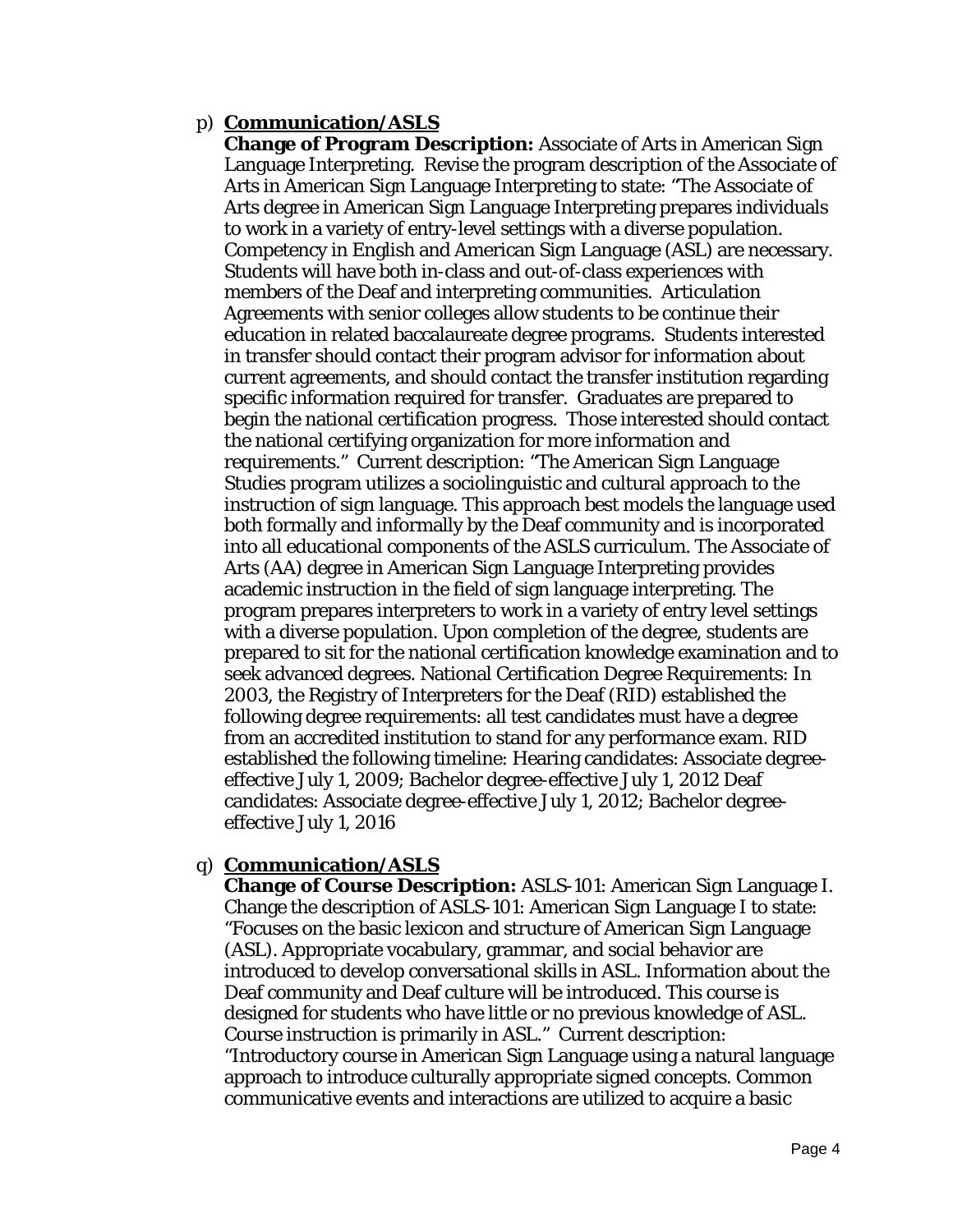working vocabulary and grammar. Includes development of linguistic and cultural behaviors and awareness of and respect for Deaf culture. Instruction is in ASL without the use of voice."

## r) **Communication/ASLS**

**Change of Course Description:** ASLS-102: American Sign Language II. Change the course description of ASLS-102: American Sign Language II to state: "Continuation of the study of American Sign Language (ASL) skills with primary focus on refining the use of basic ASL sentence types and further development of conversational strategies. This course emphasizes appropriate grammatical structure, various sentence types, conceptual accuracy, and vocabulary. Information about the Deaf Community and Deaf culture is included. Course instruction is primarily in ASL." Current description: "Intermediate course in American Sign Language using a natural language approach to increase fluency and speed in conversational settings. Emphasis is on the comprehensive and production of increasingly complex linguistic structures. Instruction is in ALS without the use of voice."

## s) **Communication/ASLS**

**Change of Course Prerequisite Requirement:** ASLS-102: American Sign Language II. Addition of eligibility for ENGL-101: English Composition I as a prerequisite requirement for ASLS-102: American Sign Language II. Note: ASLS-101 remains as a prerequisite requirement.

## t) **Communication/ASLS**

**Change of Course Title:** ASLS-110: Fingerspelling and Numbering in ASLS. Change the title of ASLS-110: Fingerspelling and Numbering in ASLS *from* ASLS-110: Fingerspelling and Numbering in ASLS *to* ASLS-110: Fingerspelling and Numbers.

## u) **Communication/ASLS**

**Change of Course Description**: ASLS-110: Fingerspelling and Numbers. Change the description of ASLS-110: Fingerspelling and Numbers to state: "Focuses on the comprehension and production of expressive and receptive fingerspelling and numbering skills used in American Sign Language (ASL). A range of contexts and a variety of topics will be utilized to increase proficiency. Information about the Deaf Community and Deaf culture is included. Course instruction is primarily in ASL." Current description: "Comprehensive study of expressive and receptive fingerspelling and numbering systems used in American Sign Language."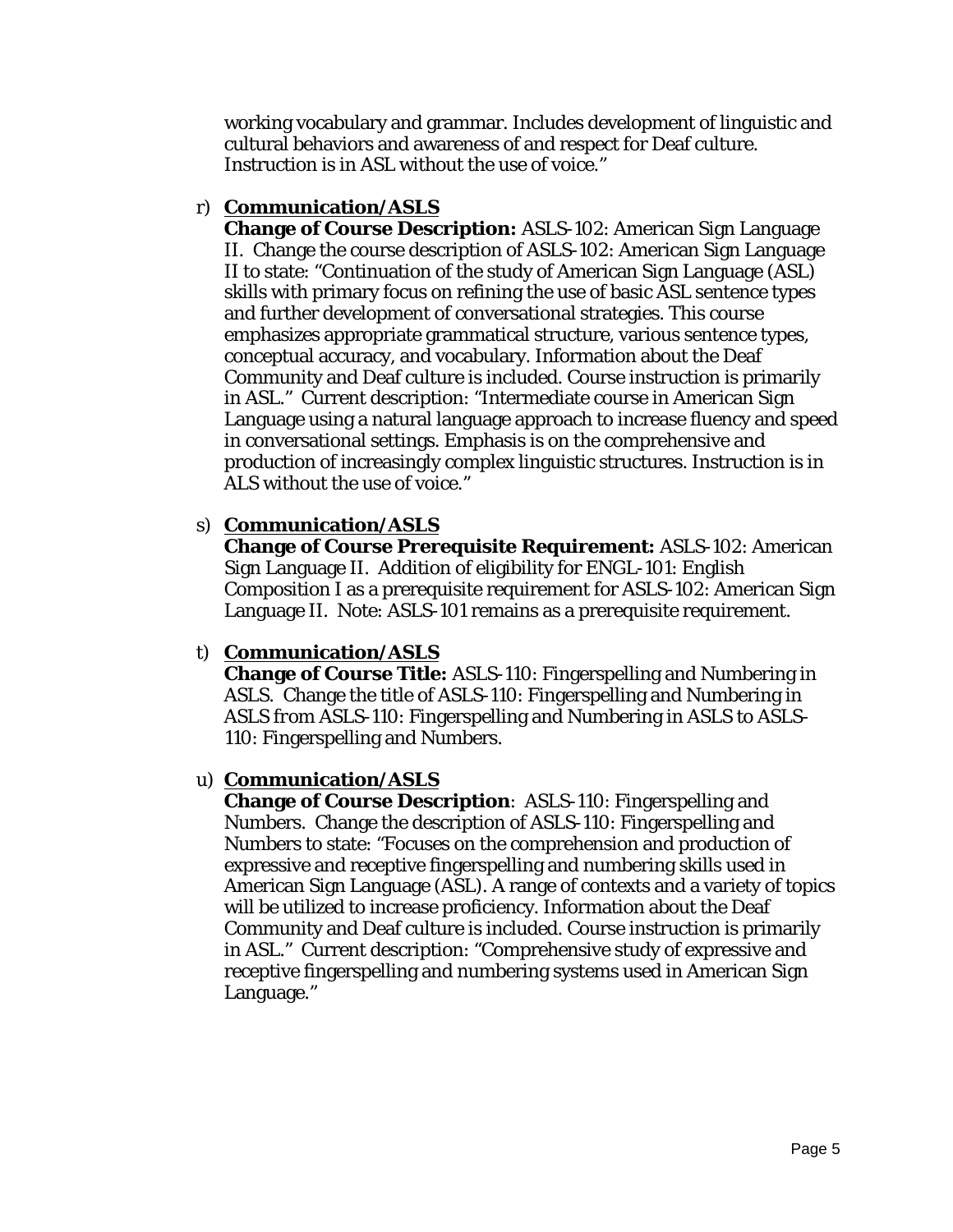## v) **Communication/ASLS**

# **Change of Course Prerequisite Requirement:** ASLS-110:

Fingerspelling and Numbers. Addition of eligibility for ENGL-101: English Composition I as a prerequisite requirement for ASLS-110: Fingerspelling and Numbers. Note: ASLS-101 remains as a prerequisite requirement.

## w) **Communication/ASLS**

**Change of Course Title:** ASLS-150: Introduction to Deaf Studies. Change the title of ASLS-150: Introduction to Deaf Studies *from* ASLS-150: Introduction to Deaf Studies *to* ASLS-150: Deaf Culture.

## x) **Communication/ASLS**

**Change of Course Description:** ASLS-150: Deaf Culture. Change the description of ASLS-150: Deaf Culture to state: "Sociolinguistic and historical perspective to explore the Deaf community's culture, language, education, political movements, art, and literature. This is not a sign language skills course." Current description: "Sociolinguistic and historical survey of Deaf culture, language, education, political movements, art and literature, as well as notable figures and organizations."

## y) **Communication/ASLS**

**Change of Course Prerequisite Requirement:** ASLS-150: Deaf Culture. Addition of eligibility for ENGL-101: English Composition I as a prerequisite requirement for ASLS-150: Deaf Culture. Note: ASLS-101 remains as a prerequisite requirement.

## z) **Communication/ASLS**

**Change of Course Description:** ASLS-201: American Sign Language III. Change the description of ASLS-201: American Sign Language III to state: "Builds on skills learned in American Sign Language (ASL) II. Focus is on more complex ASL grammatical features and vocabulary, short stories, narratives, and dialogues. Information about the Deaf Community and Deaf culture is included. Course instruction is primarily in ASL." Current description: "Advanced course in American Sign Language using a natural language approach to increase mastery and fluency in conversational settings. Emphasis is on the development of narrative skills using classifiers and more advanced ASL linguistic features. Instruction is in ASL without the use of voice."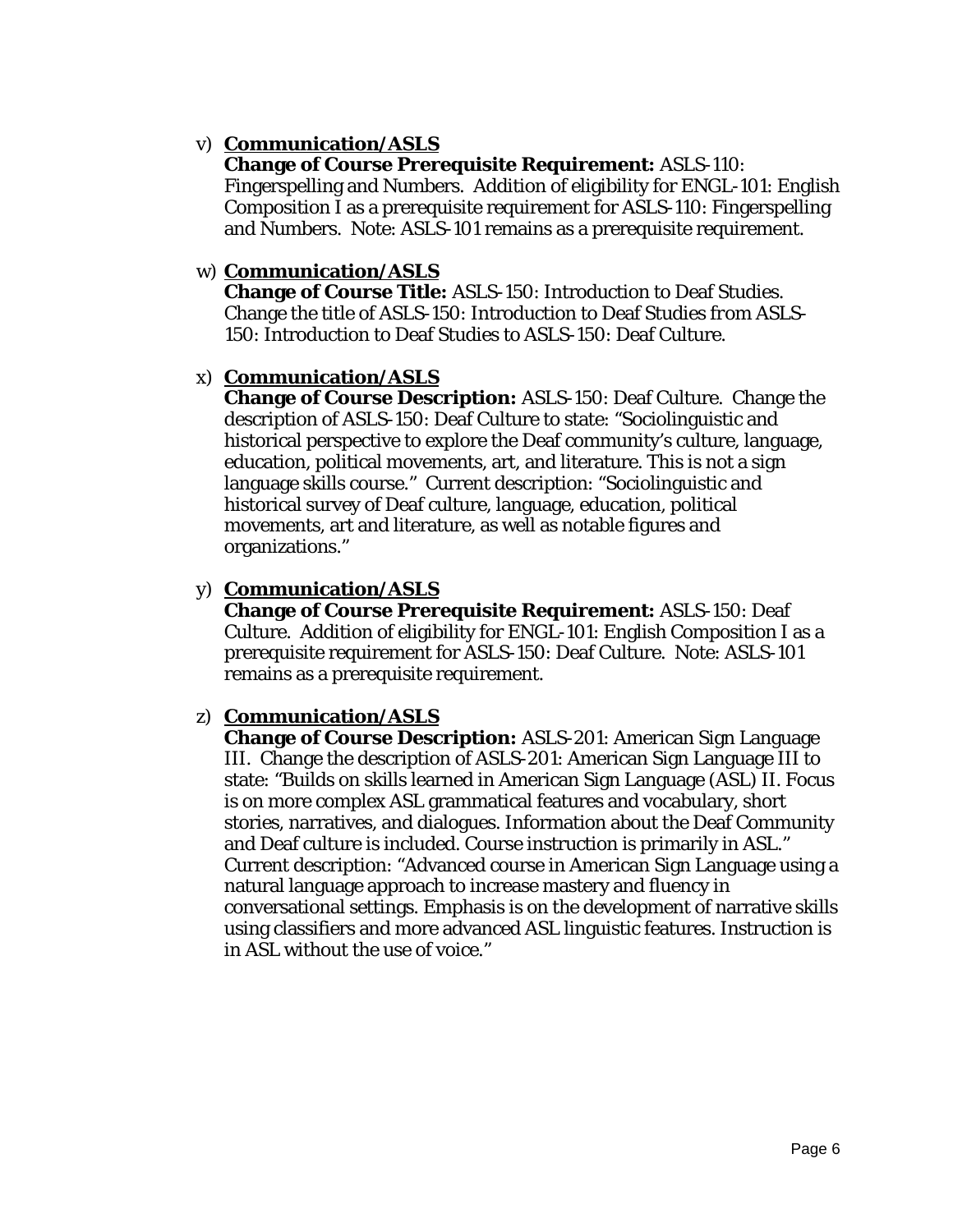## aa)**Communication/ASLS**

**Change of Course Description:** ASLS-202: American Sign Language IV. Change the description of ASLS-202: American Sign Language IV to state: "Focus is on the expansion and advanced development of ASL vocabulary and grammar. Information about the Deaf Community and Deaf culture is included. Course instruction is primarily in ASL." Current description: "Advanced ASL course integrating cultural and linguistic competencies in communication events. Emphasis is on idiomatic language usage and mastery of vocabulary and more native-like syntax. Instruction is in ASL without the use of voice."

#### bb)**Communication/ASLS**

**Change of Course Prerequisite Requirements:** ASLS-202: American Sign Language IV. Change the course prerequisite requirements to state: "ASLS-201, ASLS-220, and ASLS-235." Current prerequisites: "ASLS-102, ASLS-110, ASLS-150, and Eligibility for ENGL-101."

#### cc) **Communication/ASLS**

**Change of Course Title:** ASLS-205: ASL Narratives. Change the title of ASLS-205: ASL Narratives *from* ASLS-205: ASL Narratives *to* ASLS-205: Advanced ASL.

#### dd) **Communication/ASLS**

**Change of Course Description:** ASLS-205: Advanced ASL. Change the description of ASLS-205: Advanced ASL to state: "Applied linguistics course on American Sign Language (ASL) discussing increasingly complex constructs, processes, and situations. In-depth information about the Deaf Community's values and attitudes and Deaf culture are included. Course instruction is primarily in ASL." Current description: "Advanced ASL course integrating cultural and linguistic competencies in communication events. Emphasis is on idiomatic language usage and mastery of vocabulary and more native-like syntax. Instruction is in ASL without the use of voice."

#### ee) **Communication/ASLS**

**Change of Course Prerequisite Requirements:** ASLS-205: Advanced ASL. Change the prerequisite requirements of ASLS-205 to state: "ASLS-202, ASLS-261, and ASLS-262." Current prerequisites: "ASLS-202."

#### ff) **Communication/ASLS**

**Change of Course Description:** ASLS-220: Introduction to Interpreting. Change the description of ASLS-220: Introduction to Interpreting to state: "Focus is on the history, trends, and issues of the field of sign language interpreting. This is not a sign language skills course." Current description: "An introductory course that examines the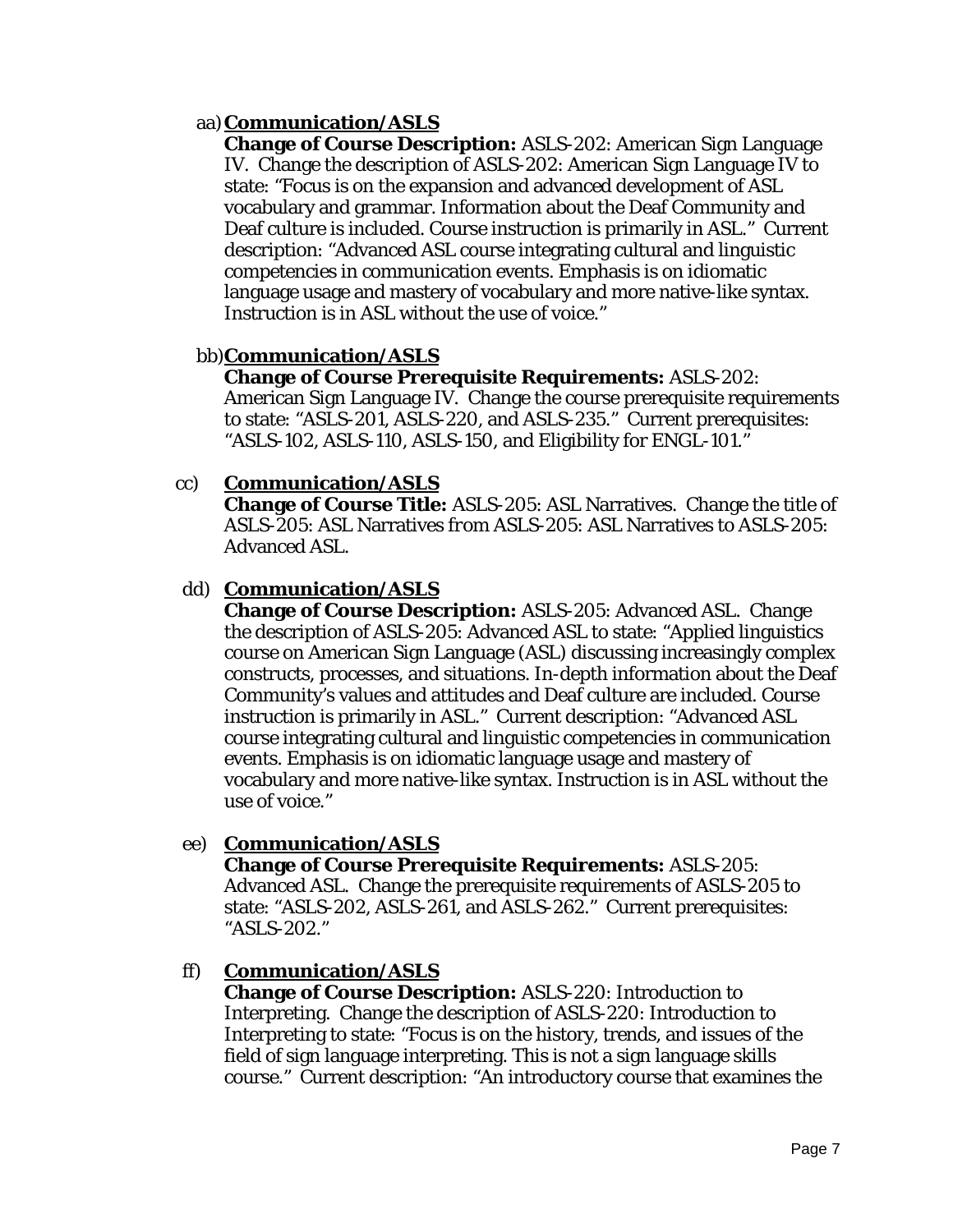prevailing theoretical models and professional standards of professional interpreting."

## gg) **Communication/ASLS**

**Change of Course Prerequisite Requirements:** ASLS-220: Introduction to Interpreting. Change the prerequisite requirements of ASLS-220 to state: "ASLS-102, ASLS-110, ASLS-150, and ENGL-101." Current prerequisites: "ASLS-102, ASLS-150, and ENGL-101."

## hh) **Communication/ASLS**

**Change of Course Title:** ASLS-235: Discourse Analysis. Change the title of ASLS-235: Discourse Analysis *from* ASLS-235: Discourse Analysis *to* ASLS-235: ASL/English Translations.

# ii) **Communication/ASLS**

**Change of Course Description:** ASLS-235: ASL/English Translations. Change the description of ASLS-235: ASL/English Translations to state: "Analysis of English and American Sign Language (ASL) texts. Students will examine source material for meaning, conduct self-monitoring for message accuracy, and be introduced to interpreting processes. Information about the Deaf Community and Deaf culture is included. Course instruction is primarily in ASL. This course serves as a transition from language learning to beginning interpretation of American Sign Language and English." Current description: "In depth study of theoretical frameworks between English and ASL, focusing on social interaction, sociolinguistics, and discourse analysis."

# jj) **Communication/ASLS**

**Change of Course Prerequisite Requirements:** ASLS-235: ASL/English Translations. Change the prerequisite requirements of ASLS-235: ASL/English Translations to state: "ASLS-102, ASLS-110, ASLS-150, and ENGL-101." Current prerequisites: "ASLS-102, ASLS-110, and ASLS-150."

# kk) **Communication/ASLS**

**Change of Course Description:** ASLS-261: English-to-ASL Interpreting. Change the description of ASLS-261: English-to-ASL Interpreting to state: "Focus is on the process of English-to-ASL interpretation. The course emphasizes using expanded vocabulary, semantically appropriate linguistic features, increased language fluency, and ethical decision-making processes. Information about the Deaf Community and Deaf culture is included. Course instruction is primarily in ASL." Current description: "Advanced interpreting course focusing on the process of English to ASL interpretation using expanded vocabulary, semantically appropriate linguistic features, and increased fluency."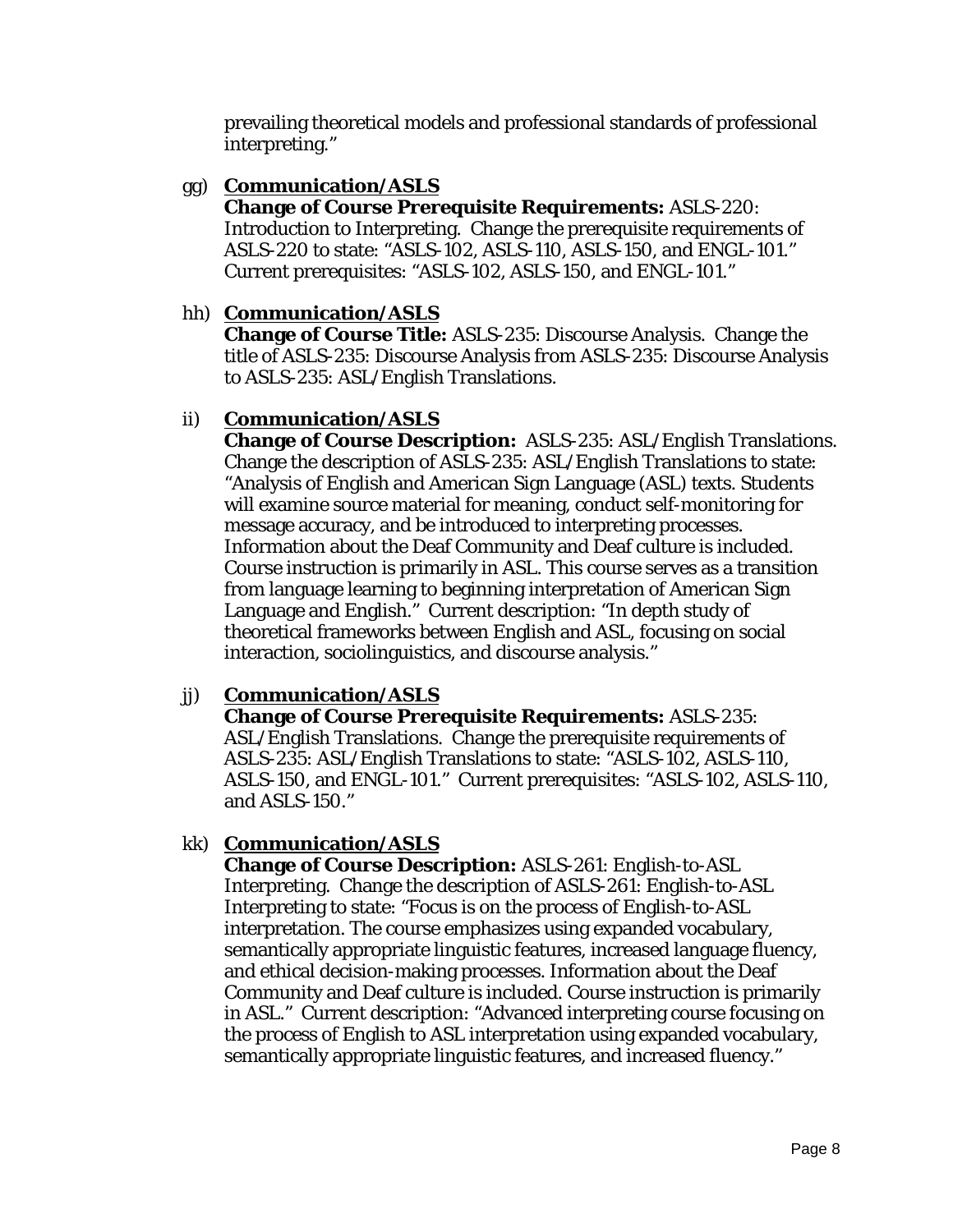## ll) **Communication/ASLS**

**Change of Course Description:** ASLS-262: ASL-to-English Interpreting. Change the description of ASLS-262: ASL-to-English Interpreting to state: "Focus is on the process of ASL-to-English interpretation. The course emphasizes using expanded vocabulary, semantically appropriate linguistic features, and increased language fluency. Information about the Deaf Community and Deaf culture is included. Course instruction is primarily in ASL." Current description: "Advanced course focusing on the process of ASL to English interpretation using expanded vocabulary, semantically appropriate linguistic features, and increased fluency."

## mm)**Communication/ASLS**

**Course Termination:** ASLS-252: Specialized Topics in Interpreting. Delete the course, ASLS-252: Specialized Topics in Interpreting, from the catalog of course offerings. Course is used in the A.A. in American Sign Language Interpreting degree program; however, will be replaced with a new course with content and student learning outcomes aligned with contemporary practices in American Sign Language Studies.

#### nn) **Communication/ASLS**

**Course Termination:** ASLS-263: Interpreting Practicum. Delete the course, ASLS-263: Interpreting Practicum, from the catalog of course offerings. Course is used in the A.A. in American Sign Language Interpreting degree program; however, will be replaced with a new course designed to meet identified needs in the degree program.

#### oo) **Communication/ASLS**

**New Course:** ASLS-265: Special Topics in Interpreting (3-0-3 / 45). Creation of a new course, ASLS-265: Special Topics in Interpreting. The course is designed to provide the student with the ability to analyze and produce specialized vocabulary for meaning and cultural content. Course description: "Advanced interpreting course focuses on the development of vocabulary for specific settings and the development of skills and techniques needed to work with diverse consumers. Information about the Deaf Community and Deaf culture is included. Course instruction is primarily in ASL."

#### pp) **Communication/ASLS**

**New Course:** ASLS-298: Interpreting Practicum (1-4-3 / 75). Creation of a new course ASLS-298: Interpreting Practicum. The course is designed to develop professional interpreting skills, business practices, and preparation for the national certification exam. Course description: "Capstone course for the American Sign Language Interpreting program. Students will submit and present an ASLS Portfolio documenting experiences in the ASLS Program. Documentation may include, but is not limited to, all course syllabi and assignments, attendance at Deaf events,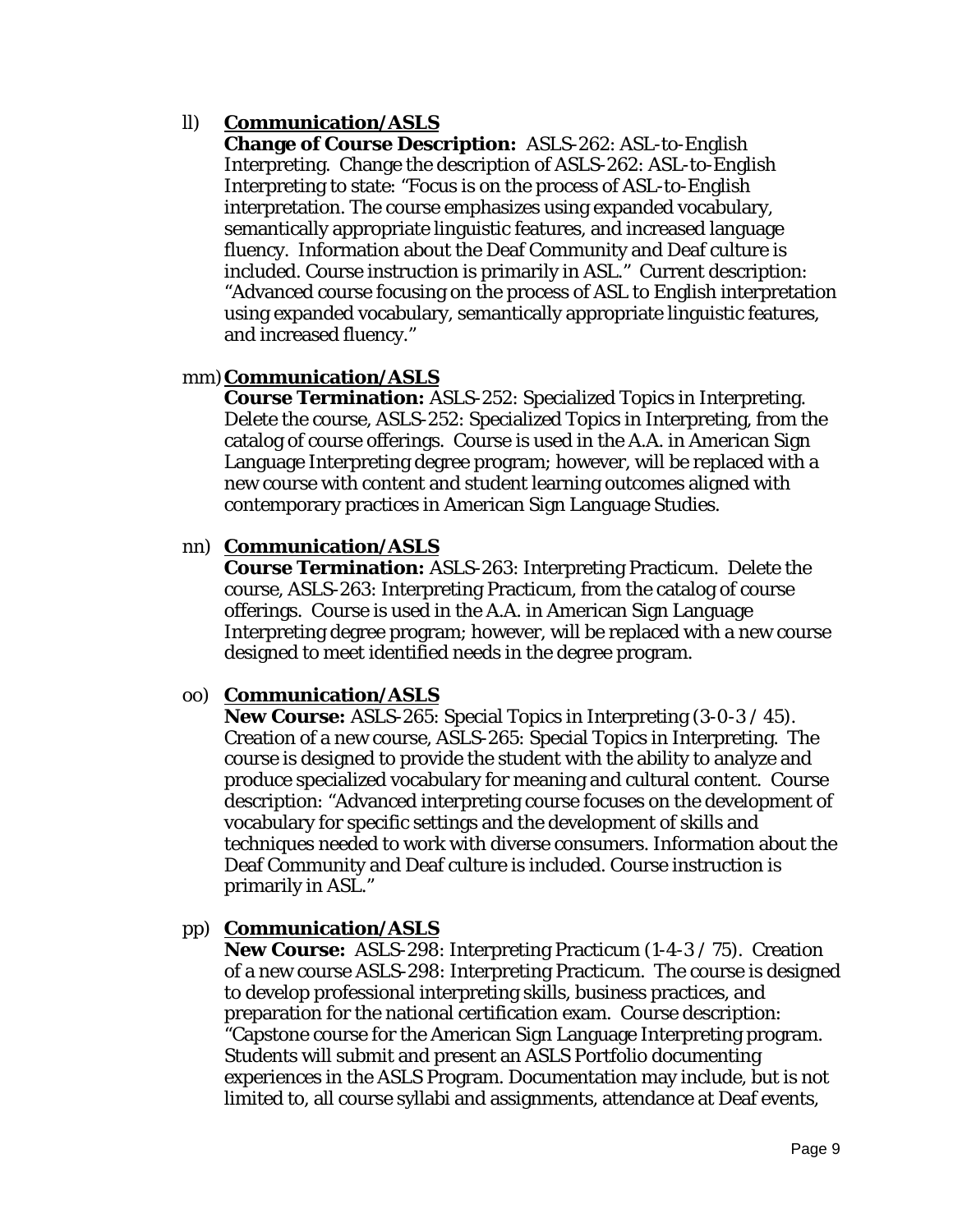networking with professional interpreters, and supervised interpreting experience."

## qq) **Communication/ASLS**

**Program Revision:** Associate of Arts in American Sign Language Interpreting. Delete: ASLS-252: Specialized Topics in Interpreting and ASLS-263: Interpreting Practicum from Courses Required in Major. Add: ASLS-265: Special Topics in Interpreting and ASLS-298: Interpreting Practicum to Courses Required in Major. Total Program Hours remain the same.

## rr) **Communication/ASLS**

**Program Revision:** Associate of Arts in American Sign Language Interpreting. For all 2XX level courses, place a Registration Restriction on each course to allow only those students declaring the major of Associate of Arts in American Sign Language Studies as eligible to register for the courses.

- ss) **Business & Technology/CMIN Final Notification of Curriculum:** Technical Competency Area in Application Programming.
- tt) **Business & Technology/CMIN Final Notification of Curriculum:** Technical Competency Area in Web Programming.
- uu) **Technical Division/WLDG Final Notification of Curriculum:** Technical Competency Area in Flux Cored Arc Welding & Gas Metal Arc Welding (FCAW & GMAW).
- vv) **Academic Affairs/Curriculum & Program Development Report:** Publication of Program Sequences in College Catalog
- ww) **Academic Affairs/Curriculum & Program Development Taskforce Report:** Report of the Response Time Taskforce. Final draft statement of the taskforce: "Delgado Community College is a learningcentered environment. Faculty members maintain a standard of reasonableness in communicating with students including responding to student requests and returning graded assessments to students within a reasonable time. A statement regarding the time for responding to student requests and returning graded assessments to students shall be included in the course syllabus upon approval from the department chair and/or division dean."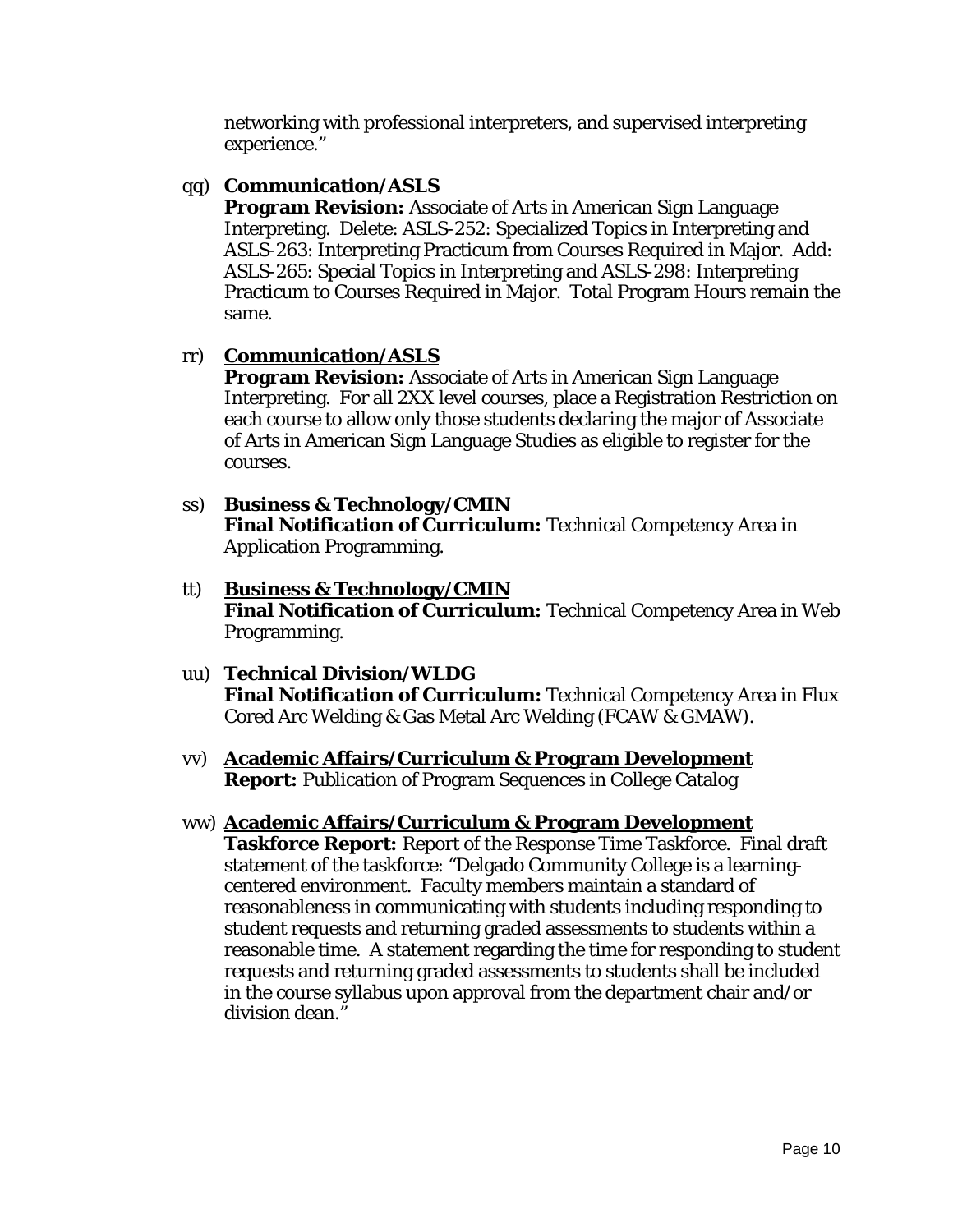## **VI. Consent Agenda**

## a) **Allied Health/RESP**

**Change of Program Description:** Associate of Applied Science in Respiratory Care Technology. Change the program description of the A.A.S. in Respiratory Care Technology to state: "the deadline for application to the program is March 15th." Currently, the description references an application deadline of April 15th.

## b) **Business & Technology/BUAD**

**Change of Program Description:** Associate of Science in Business Administration. Add the accreditation statement to the program description of the Associate of Science in Business Administration.

## c) **Business & Technology/BUMG**

**Change of Program Description:** Associate of Applied Science in Business and Management. Add the accreditation statement to the program description of the Associate of Applied Science in Business and Management.

#### d) **Business & Technology/CADD**

**Change of Prerequisite Requirements:** CADD-245: Special Topics in CADD. Delete: CADD-231: Structural/Civil Applications in CADD as a prerequisite for CADD-245: Special Topics in CADD.

## e) **Business & Technology/CNET**

**Change of Prerequisite Requirements:** CNET-279: Network Design Lab. Delete CNET-177 and CNET-179 as prerequisites to CNET-279; Add: CNET-117 and CNET-119 as prerequisites to CNET-279.

## f) **Business & Technology/CNET**

**Change of Prerequisite Requirements:** CNET-277: Network Design. Delete CNET-177 and CNET-179 as prerequisites to CNET-277; Add: CNET-117 and CNET-119 as prerequisites to CNET-277.

## g) **Business & Technology/CIVT**

**Change of Prerequisite Requirements:** CIVT-256: Design Applications. Delete CIVT-202 as prerequisite to CIVT-256. Add: CIVT-201 as a prerequisite to CIVT-256.

## h) **Business & Technology/CIVT**

**Change of Prerequisite Requirements:** CIVT-251: Soil Mechanics and Foundation. Deleted CIVT-202 as a prerequisite to CIVT-251. Add: CIVT-201 as a prerequisite to CIVT-251.